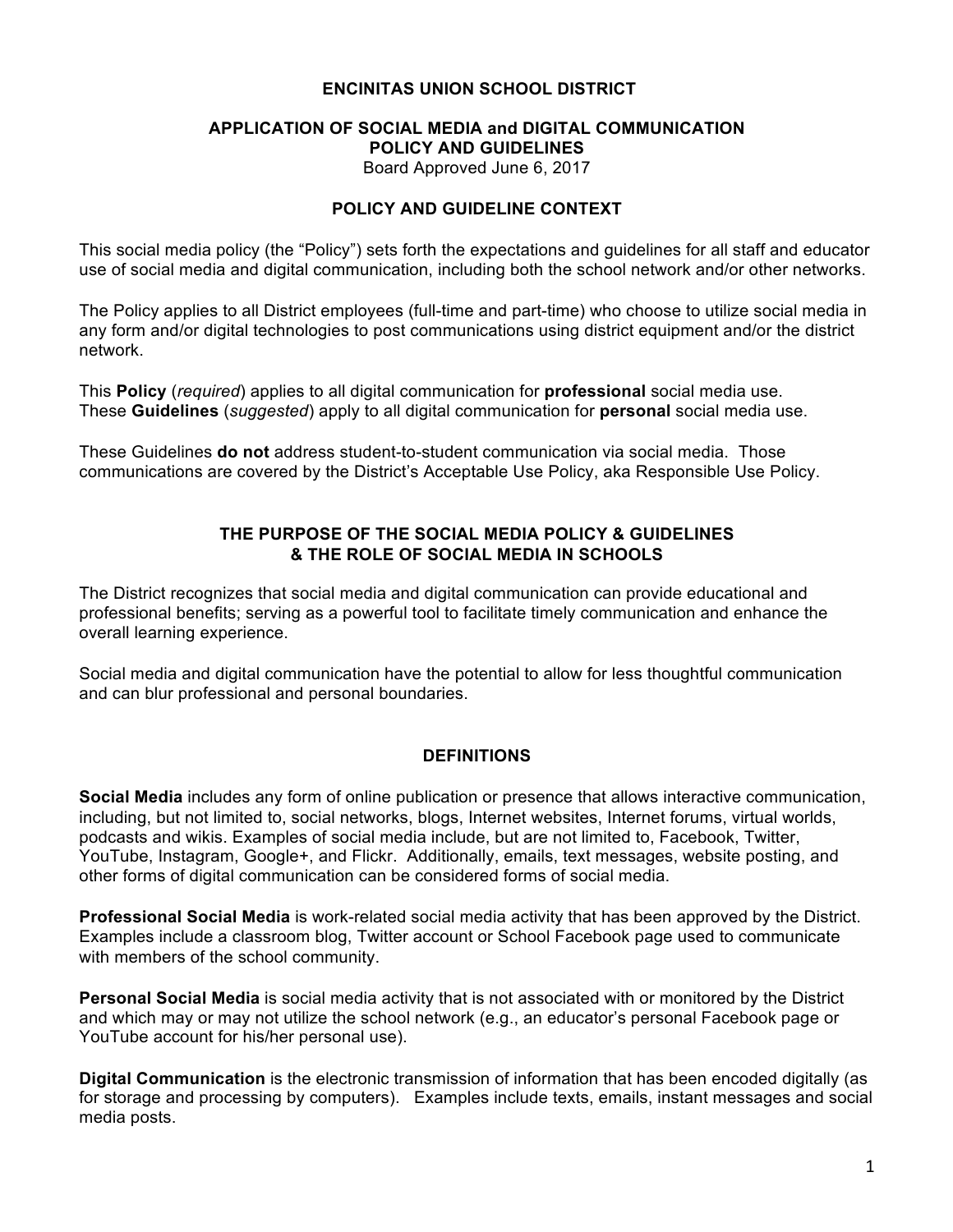**District Approved Digital Technology** is any technology – including hardware (such as computers, laptops or cell phones) and software (such as email accounts, applications and wiki pages) provided by the District and/or approved for use by the District.

## **USE OF DISTRICT APPROVED DIGITAL TECHNOLOGY OR PROFESSIONAL SOCIAL MEDIA ACCOUNTS**

- I understand that all digital communication with students shall take place on Professional Social Media Accounts through District Approved Digital Technologies.<sup>[1]</sup>
- I understand that all school-related digital communications with parents, staff and other members of the school community shall take place on Professional Social Media Accounts through District Approved Digital Technologies.
- I understand that all digital communication with members of the school community must comply with the District's Acceptable Use Policy (*aka Responsible Use Policy)* regardless of whether on a Professional or Personal Social Media account.
- I understand that the District will maintain a list of all professional social media accounts approved and used in the district.

# **GENERAL STANDARDS OF CONDUCT**

- I understand that I should treat my Professional Social Media account and all Digital Communication with the school community like a classroom and/or a professional workplace.
- The same professional norms expected in District professional settings are expected in the digital environment. If a particular type of behavior is inappropriate in the classroom or a professional workplace, then that behavior is also inappropriate on professional social media.

### **RESPONSIBLE BEHAVIOR POLICY**

Using Professional Social Media and Digital Communication Accounts

- I **shall** not post any information or engage in communications that violate state or federal laws (including, but not limited to, the Children's Online Privacy Protection Act (COPPA) and Family Educational Rights and Privacy Act (FERPA) and intellectual property laws) or District policies.
- I understand that my role as a mandated reporter also applies to any conduct or content that I observe in any social media account or digital communication.
- I shall be professional in all district communications (by word, image or other means) directed towards or that could be viewed by members of the school community.
- I shall not use obscene, profane or vulgar language on district social media networks and/or district communications.
- I shall not engage in communications or conduct that is harassing, threatening, bullying, libelous, or defamatory or that discusses or encourages any illegal activity or the inappropriate use of alcohol, use of illegal drugs, sexual behavior, sexual harassment, or bullying.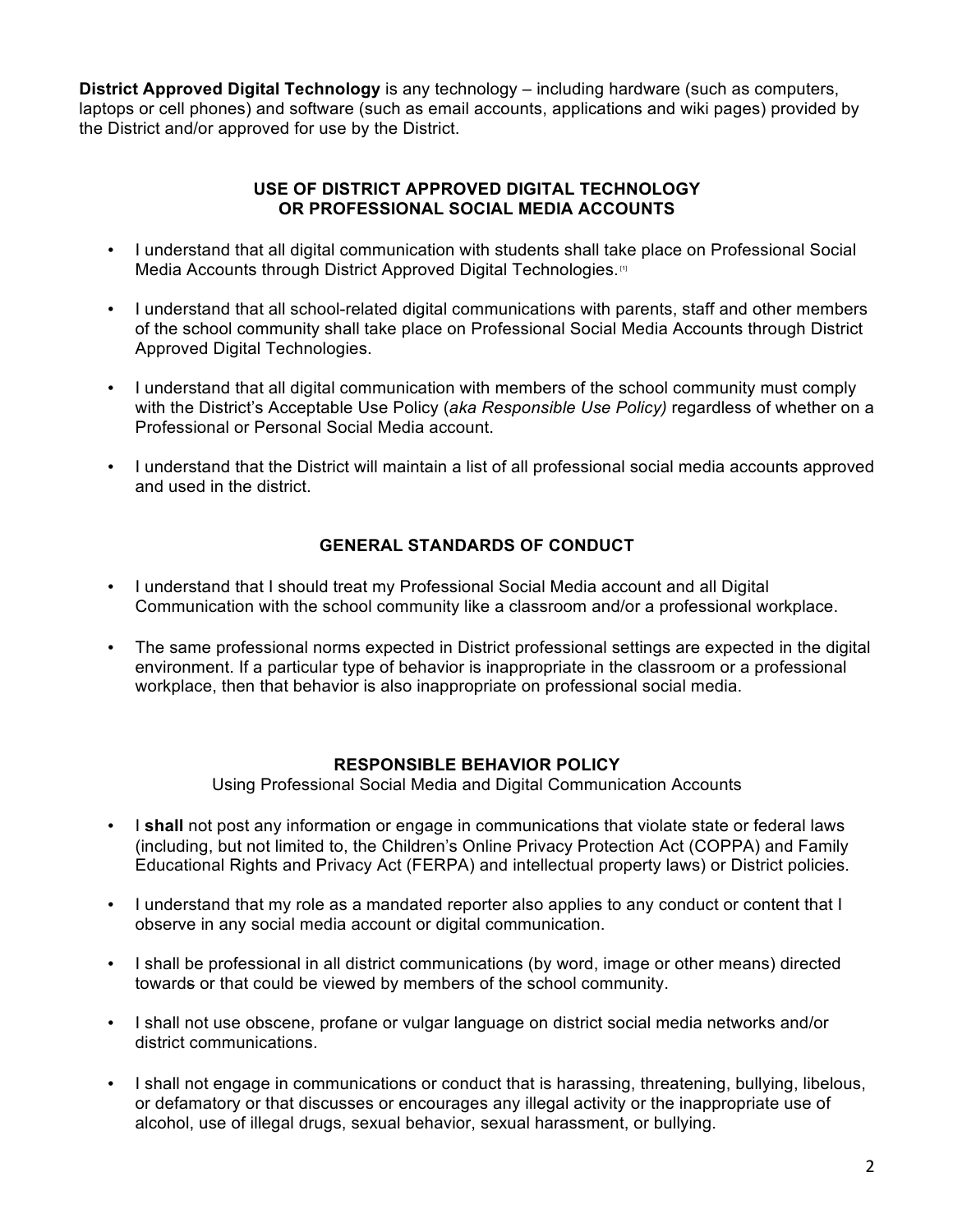- I shall not use my district e-mail address or other employment-related identity for communications on social media networks that have not been approved by the District.
- I shall make it clear that my personal views do not necessarily reflect the views of the District.
- I shall follow trademark and copyright laws, and practice fair use requirements in all professional digital communications and social media accounts.

# •

### **MONITORING OF PROFESSIONAL SOCIAL MEDIA SITES**

- I understand that the District has the authority and responsibility to protect minors from inappropriate content and communication and, as result, may monitor all communication that takes place on the District's network or through the District Approved Digital Technologies and Professional Social Media Accounts.
- I understand that the District may review Professional Social Media Accounts and District Approved Digital Technologies. Employees may be asked to disclose the existence of and to provide the District with access to an employee's professional social media account.

# **PRIVACY AND CONFIDENTIALITY**

- I shall not disclose information on any social media network that is confidential or proprietary to the District, its students, or employees or that is protected by data privacy laws. **(Training provided by district)**
- I shall not post images of students on any social media network without written parental consent, except for images of students taken in the public arena, such as at sporting events or fine arts public performances.
- I shall not violate the privacy rights of any member of the school community.
- District employees should use appropriate privacy settings to control access to their personal and professional social media sites.
- I am aware that any professional communication using district social media and/or digital communications is subject to public records requests.

# **RESPONSIBLE BEHAVIOR GUIDELINES**

# **Using Personal Social Media and Digital Communication Accounts**

- I should not post any information or engage in communications that violate state or federal laws (including, but not limited to, the Children's Online Privacy Protection Act (COPPA) and Family Educational Rights and Privacy Act (FERPA) and intellectual property laws) or District policies.
- I should be civil in all communications (by word, image or other means) directed towards or could be viewed by members of the school community.
- I should not use obscene, profane or vulgar language on my personal social media networks in a manner that could negatively impact my role within the school community.
- I should not use my personal accounts for professional responsibilities.